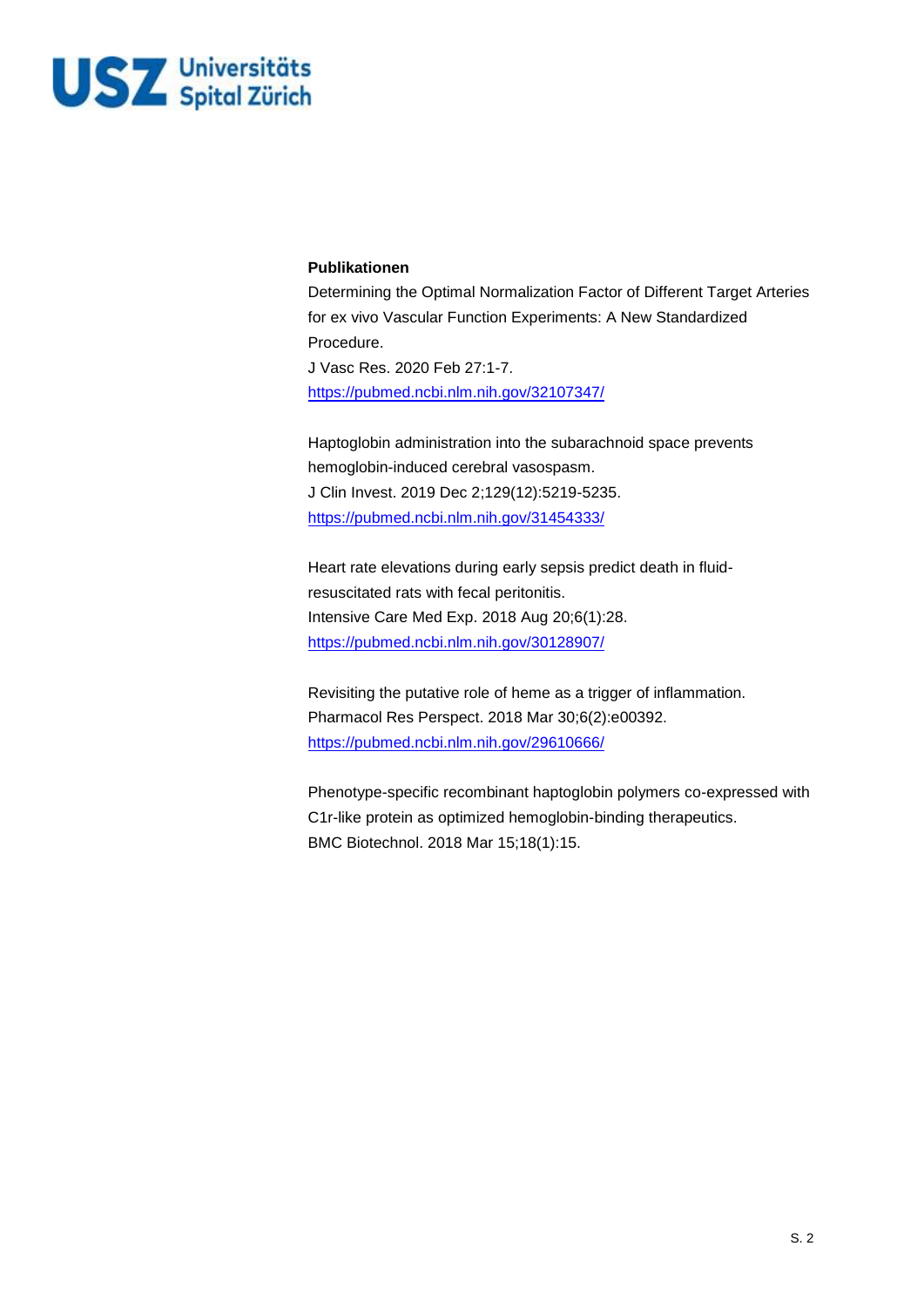

#### <https://pubmed.ncbi.nlm.nih.gov/29544494/>

Hemoglobinuria related acute kidney injury is driven by intra-renal oxidative reactions triggering a heme toxicity response. Cell Death Dis. 2016 Jan 21;7. <https://pubmed.ncbi.nlm.nih.gov/26794659/>

Haptoglobin Preserves Vascular Nitric Oxide Signaling During Hemolysis. Am J Respir Crit Care Med. 2016 May 15;193(10):1111-22. <https://pubmed.ncbi.nlm.nih.gov/26694989/>

Different target specificities of haptoglobin and hemopexin define a sequential protection system against vascular hemoglobin toxicity. Free Radic Biol Med. 2015 Oct 22;89:931-943. <https://pubmed.ncbi.nlm.nih.gov/26475040/>

Integrative proteome and transcriptome analysis of extramedullary erythropoiesis and its reversal by transferrin treatment in a mouse model of beta-thalassemia.

J Proteome Res. 2015 Feb 6;14(2):1089-100. <https://pubmed.ncbi.nlm.nih.gov/25566950/>

Proteasome inhibition and oxidative reactions disrupt cellular homeostasis during heme stress. Cell Death Differ. 2015 Apr;22(4):597-611. <https://pubmed.ncbi.nlm.nih.gov/25301065/>

Mechanisms of haptoglobin protection against hemoglobin peroxidation triggered endothelial damage. Cell Death Differ. 2013 Nov;20(11):1569-79. <https://pubmed.ncbi.nlm.nih.gov/23995229/>

Chloroquine interference with hemoglobin endocytic trafficking suppresses adaptive heme and iron homeostasis in macrophages: the paradox of an antimalarial agent. Oxid Med Cell Longev. 2013;2013:870472. <https://pubmed.ncbi.nlm.nih.gov/23840921/>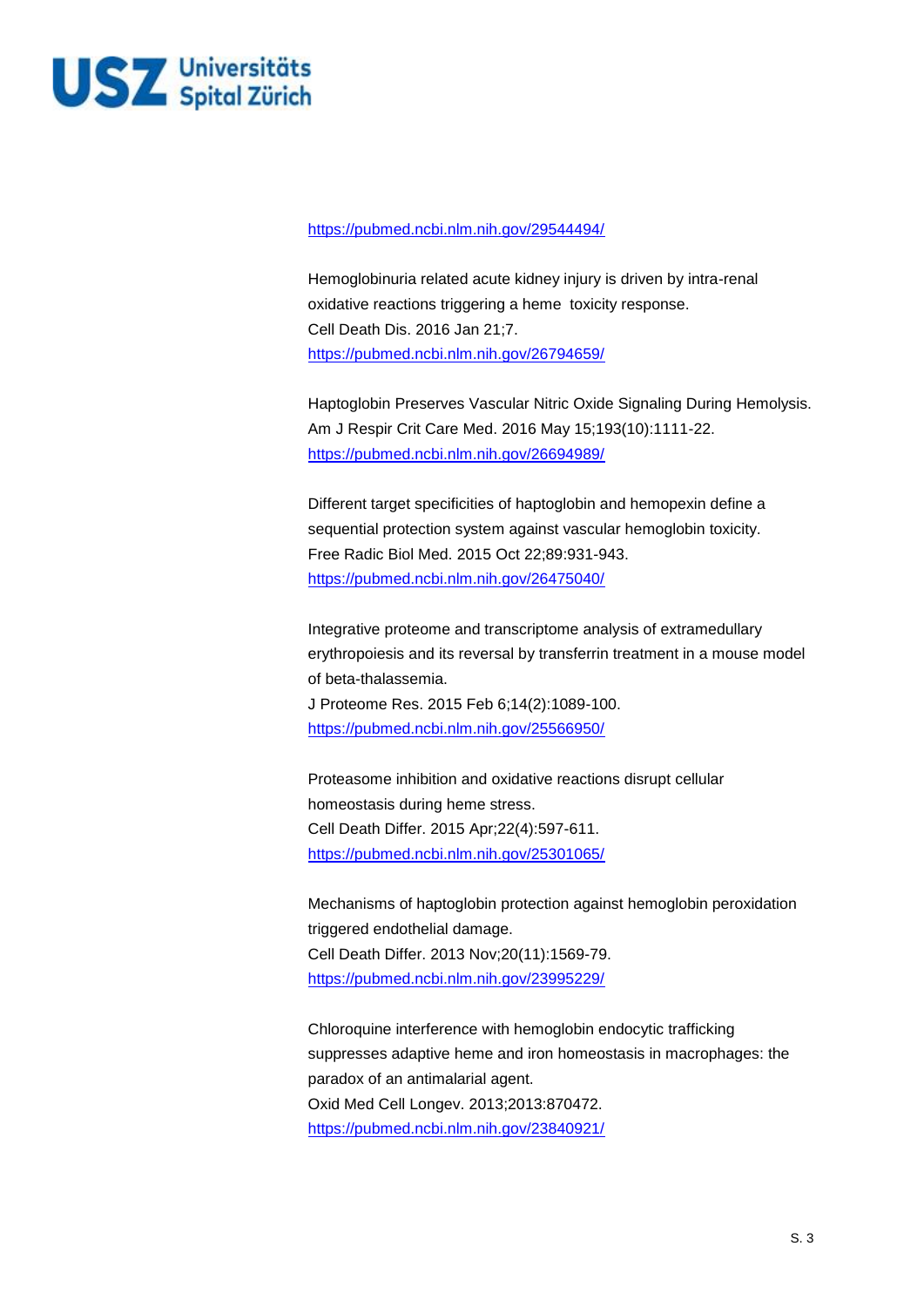

Glucocorticoid treatment skews human monocyte differentiation into a hemoglobin-clearance phenotype with enhanced heme-iron metabolism and anti-oxidant pathways. Blood. 2010 Dec 9;116(24):5347-56. <https://pubmed.ncbi.nlm.nih.gov/20739658/>

Heme carrier protein (HCP-1) spatially interacts with the CD163 hemoglobin uptake pathway and is a target of inflammatory macrophage activation. J Leukoc Biol. 2008 Feb;83(2):325-33.

<https://pubmed.ncbi.nlm.nih.gov/17947394/>

CD163-expressing monocytes constitute an endotoxin-sensitive Hb clearance compartment within the vascular system. J Leukoc Biol. 2007 Jul;82(1):106-10. <https://pubmed.ncbi.nlm.nih.gov/17460152/>

Hemophagocytic macrophages constitute a major compartment of heme oxygenase expression in sepsis. Eur J Haematol. 2006 Nov;77(5):432-6. <https://pubmed.ncbi.nlm.nih.gov/17044836/>

Constitutive endocytosis of CD163 mediates hemoglobin-heme uptake and determines the noninflammatory and protective transcriptional response of macrophages to hemoglobin. Circ Res. 2006 Oct 27;99(9):943-50. <https://pubmed.ncbi.nlm.nih.gov/17008602/>

CD163 is the macrophage scavenger receptor for native and chemically modified hemoglobins in the absence of haptoglobin. Blood. 2006 Jan 1;107(1):373-80. Epub 2005 Sep 27. <https://pubmed.ncbi.nlm.nih.gov/16189277/>

Rapid detection of pathogenic fungi from clinical specimens using LightCycler real-time fluorescence PCR. Eur J Clin Microbiol Infect Dis. 2003 Sep;22(9):558-60. <https://pubmed.ncbi.nlm.nih.gov/12938011/>